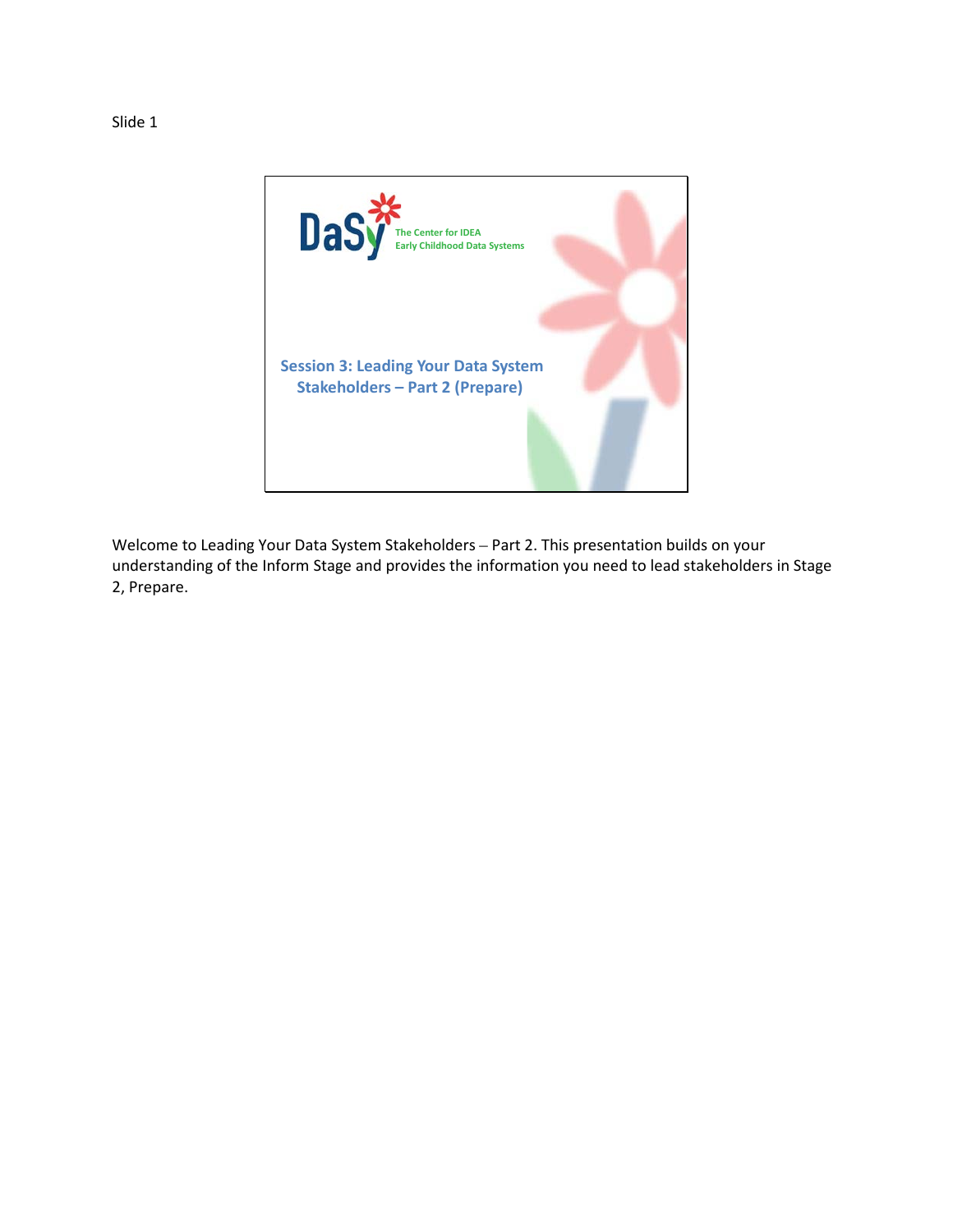

After informing your stakeholders of the vision for the work and the importance of their involvement, you progress to supporting them in Stage 2, Prepare. Your main task as a leader during the Prepare stage is to create and share your goals for the data systems work. This stage includes preparing stakeholders for interaction with you and others in ways that allow everyone to voice unique perspectives, while at the same time collaborating and problem-solving with others. Stakeholders may need additional information to participate fully. Clear statements and expectations are part of any effective process.

As we take a more in depth look at the Prepare stage, think about how this work differs for formal processes versus informal processes. Regardless of whether you are hosting large groups, meeting over time, or using informal methods to lead your stakeholders, you need to achieve the activities within the Prepare Stage in thoughtful and specific ways.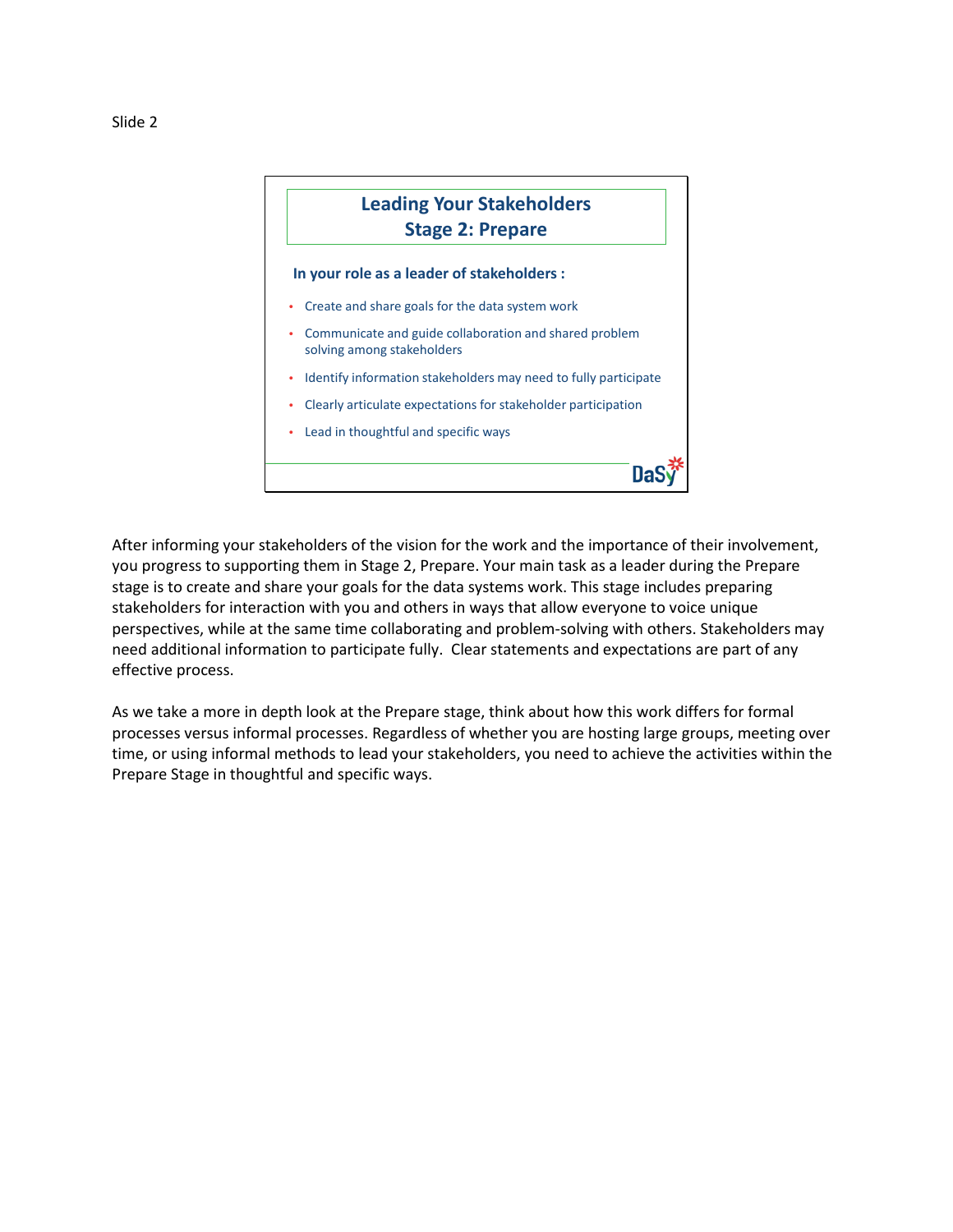



Communication with stakeholders is ongoing throughout stakeholder engagement. In leading stakeholders, it is your responsibility to invite unique perspectives and ensure that each voice is heard. Establishing ground rules, setting timelines, and using templates for the work are helpful supports. A well-designed and well-implemented process ensures the work moves towards meeting the expectations of everyone involved.

Collaboration across stakeholders is also important. As a leader in data systems work, consider how you will involve stakeholders who collaborate through email, surveys, feedback forms, or conversation. Think about using methods that ensure equal access to giving feedback, like surveys, and how you will communicate that access to the individuals. It could be a message on your website or an email sent to a group at the same time. Either way, the message needs to contain communication that emphasizes how supplying their individual input is part of a collaborative process.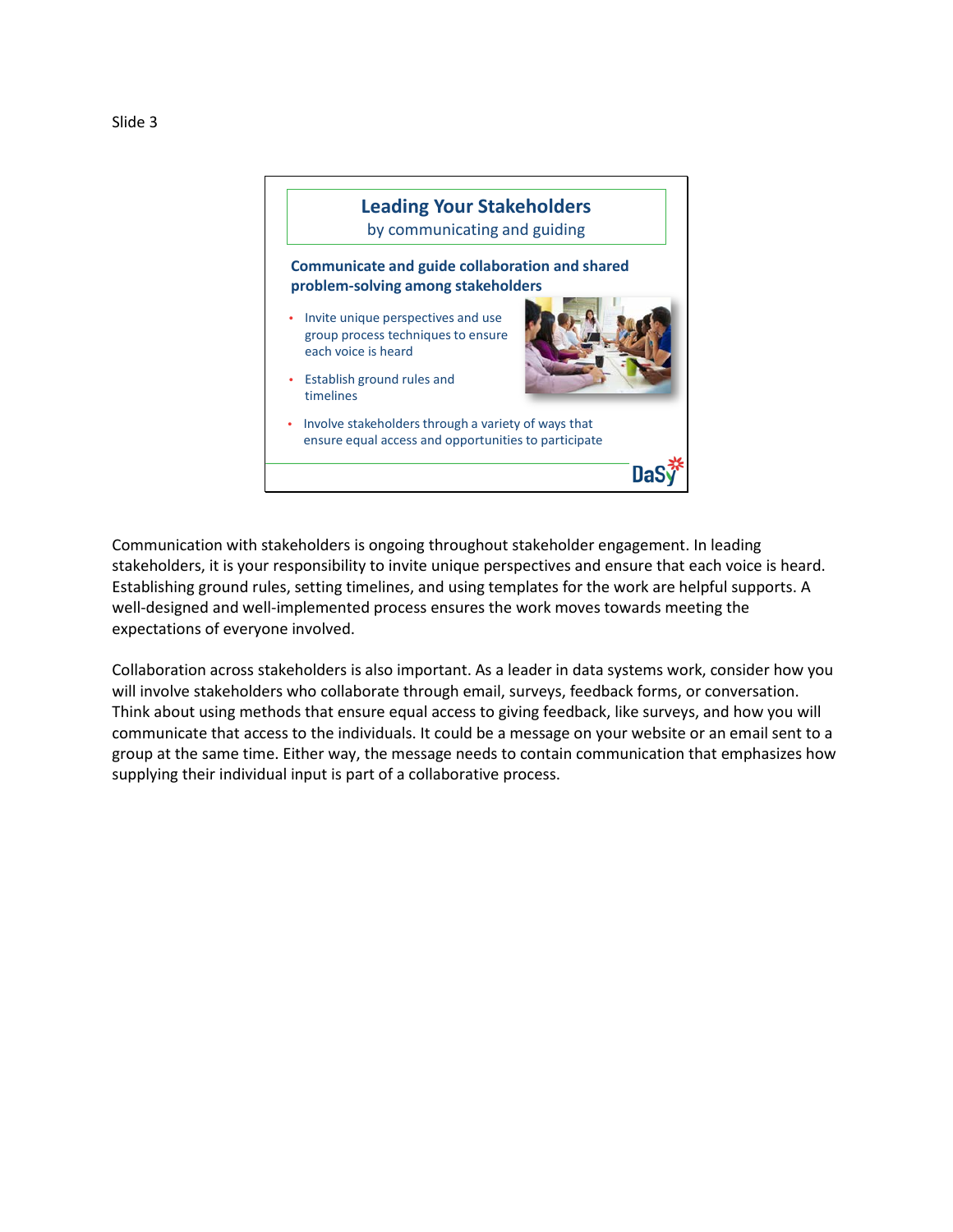



Continue to identify points along the way where stakeholders require specialized support from you as a leader, to build the sufficient knowledge needed to participate in the work. Capitalize on the knowledge and experience of your stakeholders and provide a forum for them to share information. Confirm their understanding of new concepts and ask questions.

Seek input from stakeholders to identify topics where additional knowledge is needed. Periodically review and revise, as needed, the methods for gathering input from stakeholders. Use email lists, phone conversations, and secure websites to share information electronically between meetings. Host webinars instead of face to face meetings, or use surveys to get input. There may even be times when you'll switch from the formal process to less formal ways of gathering input to maximize the use of everyone's time and resources. After using less formal methods, the time may come for a more formal gathering. As the leader, be creative in the ways you gather information from your stakeholders based on their roles and perspectives.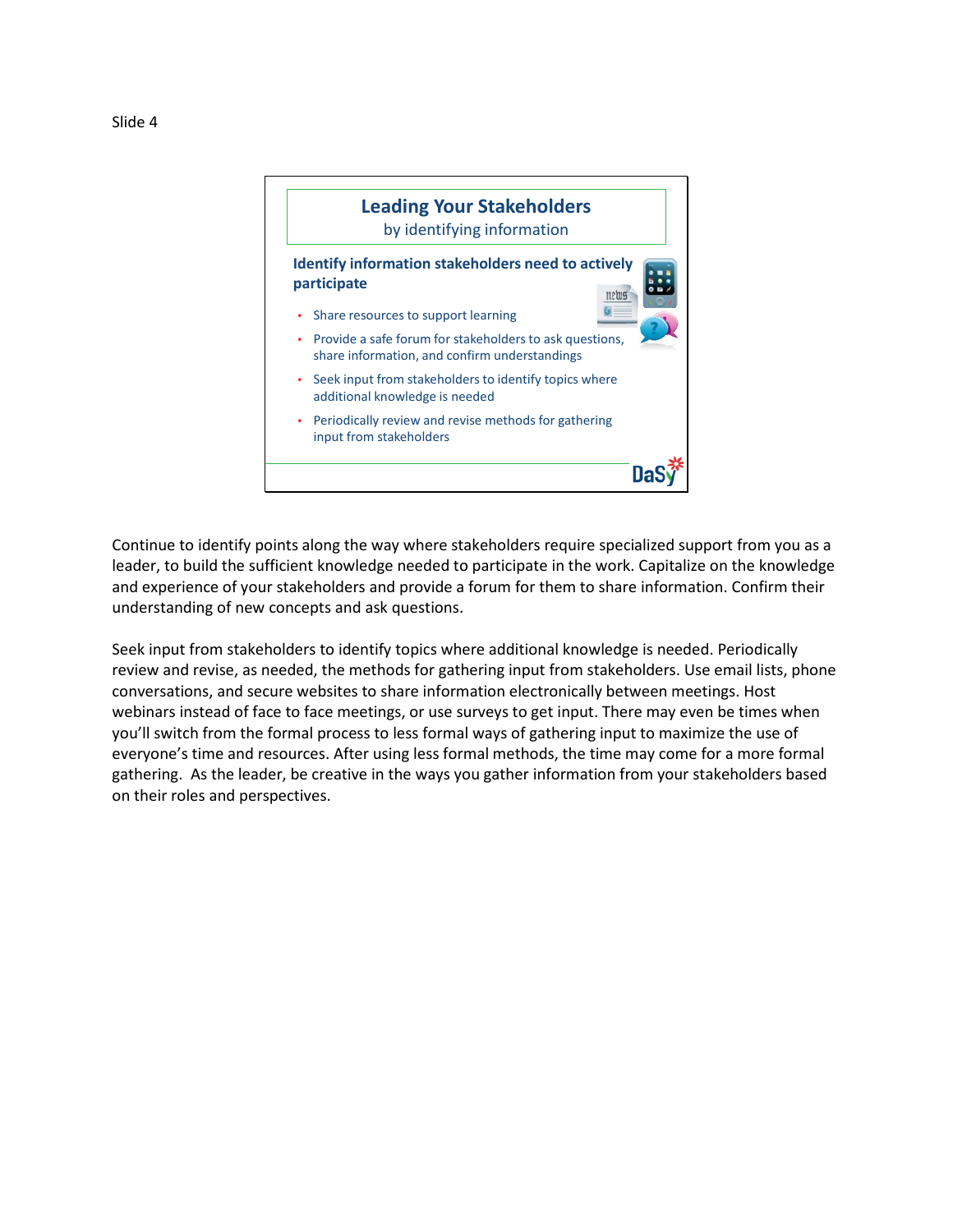



Ultimately, successful preparation allows you as the leader to communicate the expectations for all stakeholders. This communication allows stakeholders to obtain the necessary approvals from their program or agency for their involvement as a representative. Stakeholders may require additional documentation for approval. Clear communication helps your stakeholders accurately convey the nature of the work to others in accordance with the guidelines for confidentiality you establish.